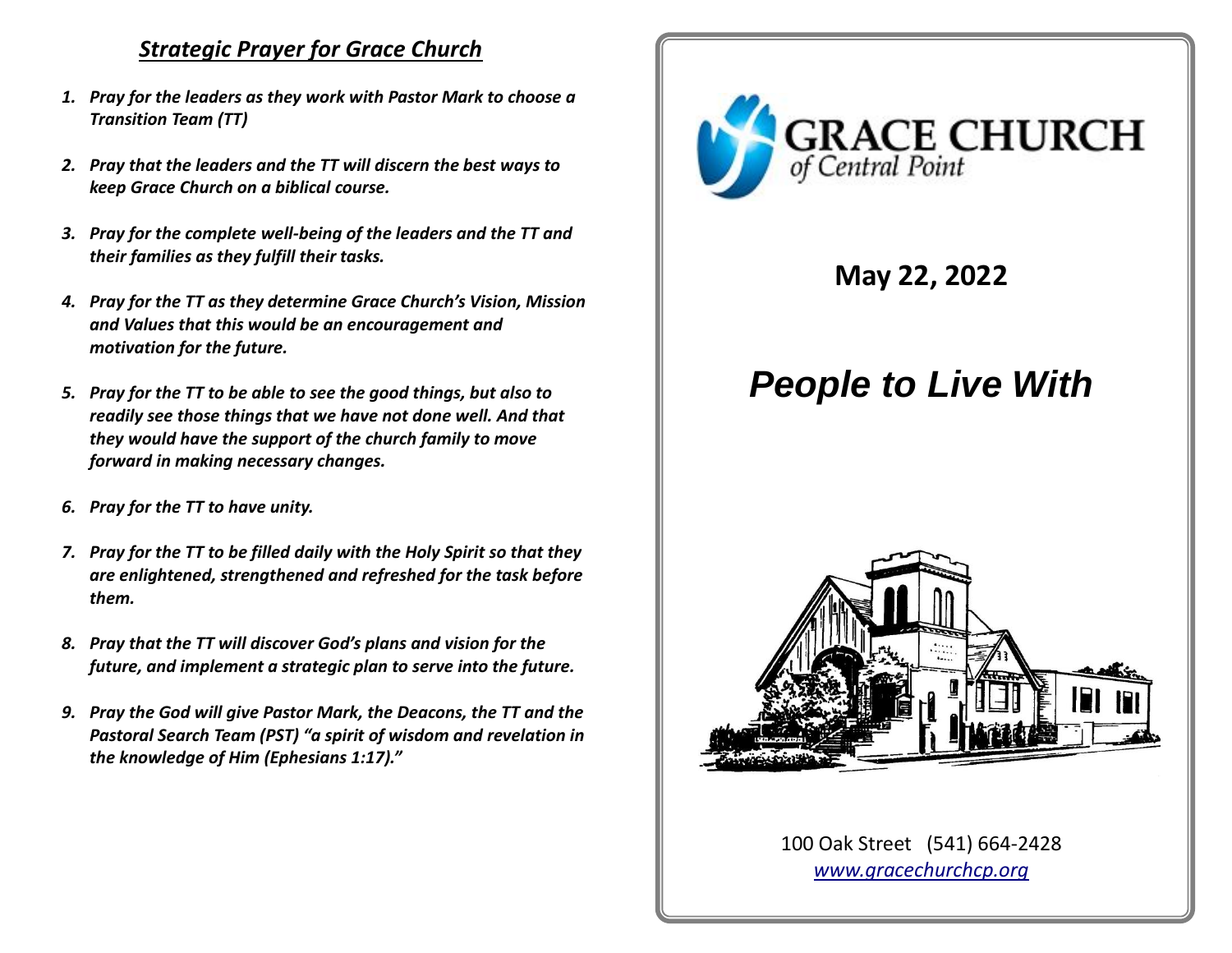#### **Welcome to Grace!**

We at Grace Church of Central Point would like to welcome you to our service today! Please join us as we seek to grow in the Lord's grace and knowledge with worshipful music and study in His Word.

| <b>OUR TIME OF WORSHIP</b><br>Please remember to silence your cell phone |
|--------------------------------------------------------------------------|
| <b>GOD YOU'RE SO GOOD</b>                                                |
| <b>OPENING PRAYER</b>                                                    |
| <b>LORD I NEED YOU</b>                                                   |
| WELCOME / ANNOUNCEMENTS/OFFERING                                         |
| <b>OUR GOD</b><br><b>INDESCRIBABLE</b>                                   |
| <b>SCRIPTURE READING</b>                                                 |
| <b>OPEN THE EYES OF MY HEART</b>                                         |
| <b>MESSAGE - PASTOR MARK PITROFF</b>                                     |
| CLOSING - I SURRENDER ALL                                                |

#### **In Service to Him**

Interim Pastor – Mark Pitroff Assistant Pastor – Howard Glosser Music Coordination –Roy A Bates Music –Roy A. Bates, Jim Hibbs, Kerry Blackburn, Tamara Fielding Usher – Ron Walch K to  $5^{th}$  & Children's Church – Kim Pence Teens – Jim Hibbs, Roy A Bates Overcomers – Danielle Hvall

## This Week at Grace

#### **Today**

|          | (Worship Service is also live stream on Facebook) |
|----------|---------------------------------------------------|
| Tuesday  | (The Names of God)<br>(Hebrews)                   |
|          |                                                   |
| Thursday | (David Jeremiah Study)                            |

#### **Graveside Service**

A graveside service for Effie Baldwin will be held tomorrow, Monday, May 23, at 1 pm at Rock Point Cemetery in Gold Hill.

#### **Journey Wall**

Sunday, June 5 at 1:00 pm. Come one come all to look at the history of Grace Church. A Journey Wall is a wonderful exercise that enables our church to reflect on the past positive and challenging experiences with the church, and then look for repeated patterns across the life of the church. This exercise helps to bring clarity regarding the history of our church, areas that need correction and what should be the focus of the next chapter to which God is calling this church.

#### **Bake Sale for Operation Shoebox**

Next Sunday, May 29 before & after the service. Proceeds will be used to help mail the shoebox boxes this fall. Please bring donated goods to Grace church on May 28 between 11am & 1:00 pm. Contact Bobbi Cramer for further details.